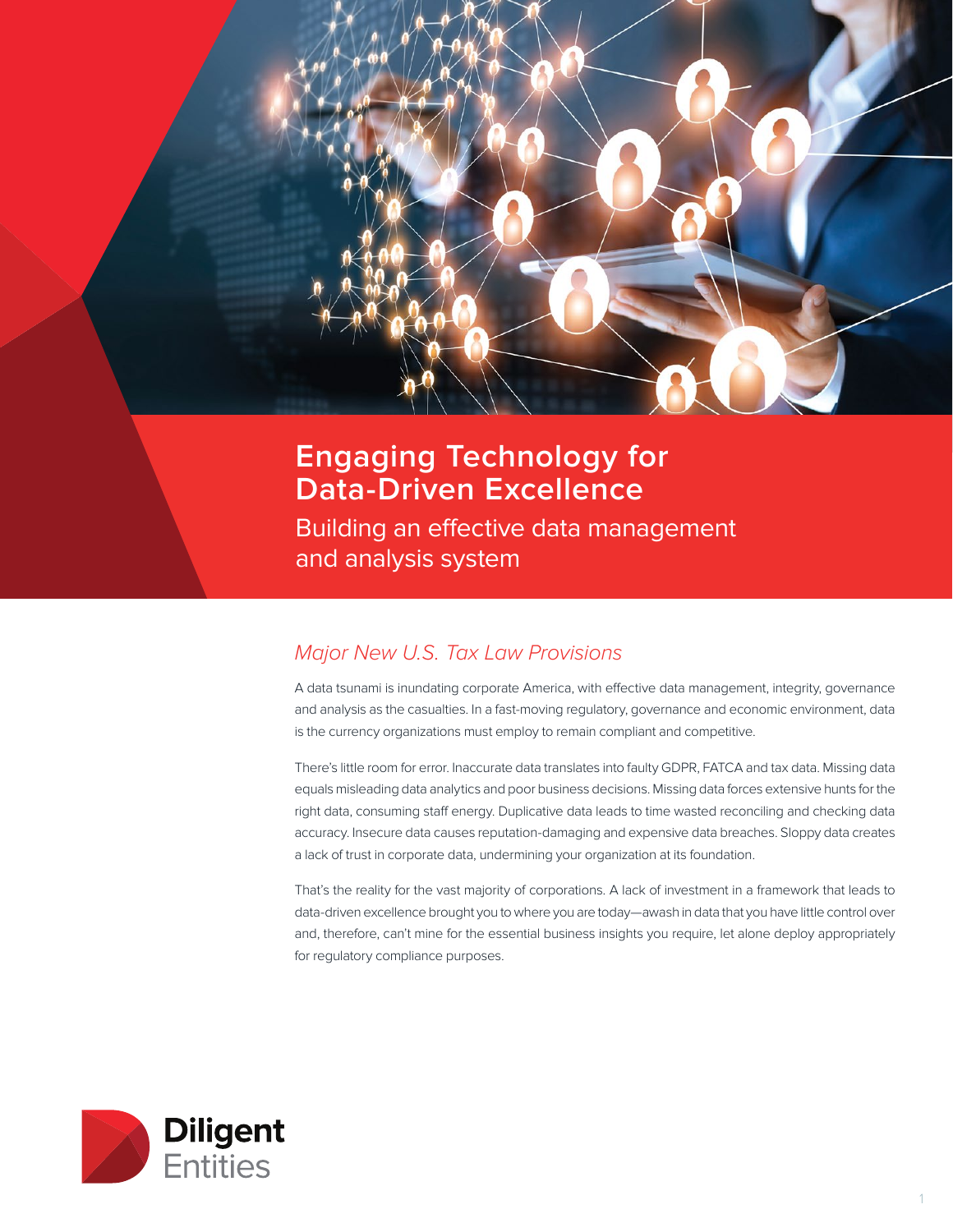*"80% of analysts' time is spent simply discovering and preparing data." <sup>i</sup>*

#### – Harvard Business School

Contrast that with the ideal technology-enabled data environment, where data is appropriately harvested, governed, stored and secured. From that basis, customizable data is easily analyzed and shared for business intelligence, regulatory compliance and organizational purposes. Taking it a step further, a platform that allows non-experts to log in and immediately see the most recent, relevant data and reports ensures that nothing slips through the cracks. Through its robust Data Library functionality, Diligent Entities allows administrators to tailor windows or portals to pre-set filters so that any authorized user can quickly access appropriate data and reports.

Organizations can solve for that gap with the appropriate technology solution once they understand the breadth of the problem and how data, data management and data analysis connect to create a coherent data strategy.

#### **Defining Data**

Organizations possess data in many forms. The evolution of technology and the rise of artificial intelligence mean that more value can be extracted from data than ever before. As organizations collect more data, they position themselves to improve their products and services as well as make smarter, better business decisions.

In fact, The Economist magazine calls data "the new oil." Data has morphed from an organizational by-product to an integral product and service for most organizations. Without data and the technology that enables its use, corporate activity would grind to a halt.



Organizational data can be divided into two distinct types:

- **• Structured data is organized into clearly defined types in a database for fast, easy searching and mining. Structured data includes accounting and financial information in accounting and financial applications, personnel information in databases and customer information in enterprise resource management applications.**
- **• Unstructured data, on the other hand, is unorganized and difficult to search and mine. Examples of unstructured data include emails, word processing files, social media posts, PDFs, spreadsheets and images.**

The amount of unstructured data dwarfs that of structured data. Conventional wisdom suggests that 80 percent of all data is unstructured; however, the explosion of data in the 21st century translates into a 90 percent to 10 percent ratio between unstructured and structured data.

Diligent Entities contributes to the ability of an organization to quickly and easily accumulate well-structured data through logical sequencing of data as it relates to the "owner" of the data. That owner may be a specific company or subsidiary, an individual with a specific job function or some other designation. Within Data Libraries, organizations can demonstrate the relationship between multiple companies or persons and companies—such as signers as well as the relationship between internal entities and outside entities, such as outside counsel.

# *10x: Estimated yearly growth of data between 2016 and 2026iii*

The flood of data your organization deals with is accelerating, not abating. With that flood comes the need to ensure the accuracy, integrity and governance of that data. In other words, your organization must control the data generated; otherwise, it will continue to control you.

Controlling data is a fairly straightforward process that involves:

- **• Data accuracy: The processes an organization undertakes to ensure the data in its possession is accurate. Also known as data cleanliness.**
- **• Data integrity: The accuracy, validity and consistency of data.**
- **• Data governance: The system or framework established for managing data assets.**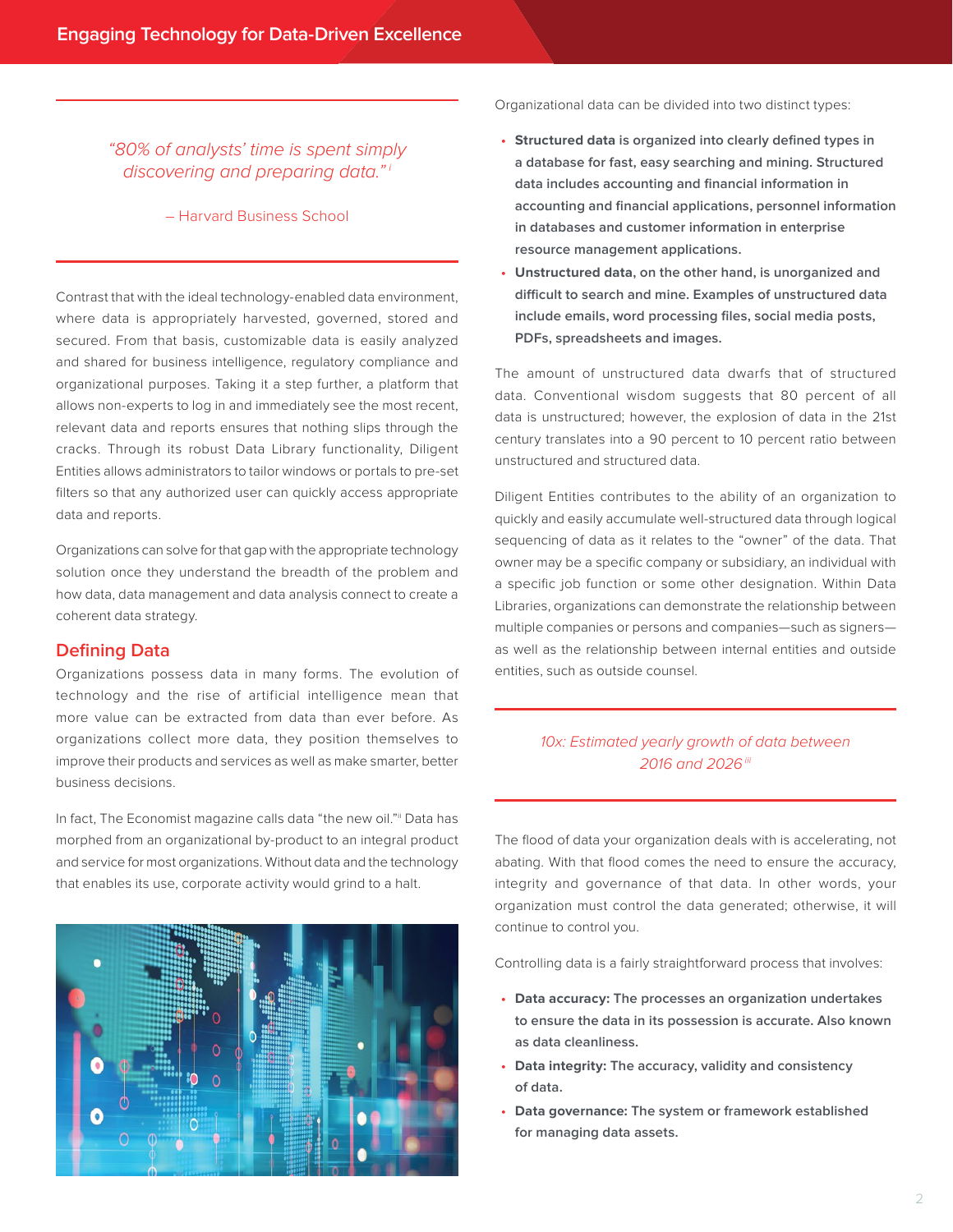Ideally, your organization should have a Chief Data Officer (CDO), whose job it is to protect and leverage organizational data. That executive's responsibility is to set up and maintain an organization's information asset framework. However, even organizations with established CDOs find it increasingly challenging to manage data in an agile way.

The consequences of the gap between the ideal and the reality are troubling. Without control over and visibility around data, organizations can't productively analyze data, comply with regulations or engage in effective business decision-making. Continuing the data paralysis status quo risks losing competitive advantage, organizational agility, revenue and earnings, and restructuring opportunities.

# **Managing Data**

Efficient and effective data management allows an organization to avoid data hell, or at least data purgatory. Data must be managed toward a specific end goal. Understanding the types of data being collected, and what the organization wants to achieve from using that data, is a critical step in the data management process that can't be omitted.

For most organizations, data management fulfills two related organizational priorities: gleaning business insights and ensuring the smooth flow of data for daily business functions. These functions are wide ranging, including everything from fulfilling customer orders, filing taxes, making payroll, meeting regulatory requirements to balancing accounting books.

Managing data in an organizational vacuum is better than not managing data at all. However, creating a management process and a framework with end goals in mind is much more effective. Unfortunately, many organizations operate from haphazard legacy systems designed years—if not decades—ago.

Diligent Entities' Professional Package helps organizations that need to build clean data and clean data systems from the ground up. The solution assists with initial data entry, review of existing data and potential data feed to other golden sources.

> *74% surveyed report complex data*  landscape limits flexibility*iv*

With that in mind, the data management process is designed to bring order from just that type of chaos. Data management encompasses an administrative framework that creates institutional processes and policies around acquiring, validating, storing, protecting and processing data. The goal of data management frameworks involves ensuring that appropriate stakeholders can access correct, reliable data in a timely fashion.

Moving toward the ideal data management system doesn't happen overnight. Transitioning from the current state to the end goal requires time, effort, funding and the appropriate technology. Wherever your organization is on the data management curve, you must understand the exact state of your current systems and processes before you decide how to move toward your data management ideal.

# **Play Data Management Offense and Defense**

Organizational data management challenges can be defined as balancing data defense with data offense, according to "What's Your Data Strategy," published in the Harvard Business Review<sup>v</sup>.

When examined through this lens, this strategy frames defensive data management as the practice of minimizing downside risk, including complying with regulations and limiting fraud. Offensive data management directly supports business goals through improved intelligence and better decision-making.

Instead of engaging in a turf war over resources to fulfill each purpose—defense and offense—balancing those obligations is optimal. Understanding that data control and standardization works best in the defensive areas, while using data in an adaptable, flexible and transformational way is likely to be the best decision for any organization.

#### **Analyzing Data**

If anything in business can be called trendy, that's data analysis. The term is thrown around so often, it's virtually meaningless. Data analysis encompasses the processes involved in breaking data down, comparing and contrasting data, and manipulating data in various ways in order to see patterns, find trends and observe relationships.

At its best, data analysis uses data visualization to simplify the message conveyed by the data so that stakeholders such as managers, executives and board members can quickly grasp the take-aways and make better decisions. Data analysis is a top-of-thefunnel function—all of the appropriate data integrity, governance and management processes must be in place to ensure that what's being analyzed is what is intended.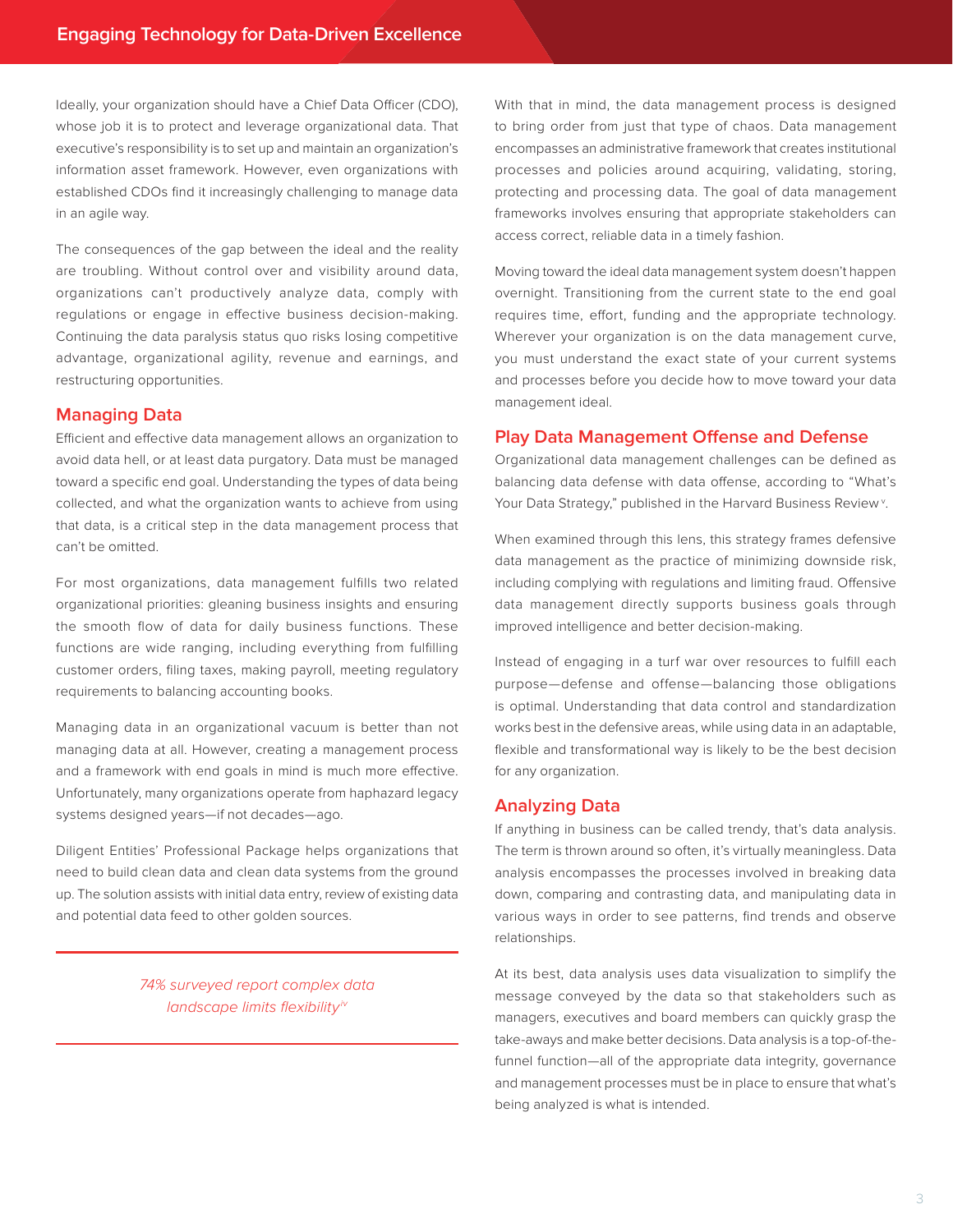Administrators who work with Diligent Entities can build their own tables of well-structured data to meet internal and external regulatory obligations. The platform accommodates a limitless amount of data. In addition, each set of data can be fine-tuned to solve specific organizational challenges.

The saying goes: "Garbage in, garbage out." Without clean data that is properly stored, has an appropriate chain of custody, is clean and is subject to appropriate governance standards, ongoing compliance, actionable take-aways and intelligent decisions aren't possible.

# 60% of organizations aren't confident about their *data and analytics insights vi*

When stakeholders don't trust corporate data, there is no foundation from which to build confidence in the decisions derived from that data. Managers may go rogue, maintaining their

**Business Area**

own spreadsheets and data sources outside of IT, undermining organizational commitment to a transparent, single source of data truth that is so critical to creating and maintaining a legitimate data strategy.

In an era in which change is happening at the speed of light, establishing this transparent source of data truth is a business imperative, not a luxury. To keep up with external and internal events and plan strategically, executives must be able to leverage data analytics for insights that drive positive change.

Using data analytics and visualizations to reveal ways that business strategies and structures can be altered allows for effective, timely and efficient decision-making. Decision-makers can analyze potential scenarios and the impact of external changes, such as new regulations, before making final determinations.

#### **The Impact of Data Analysis**

As organizations gain sophistication in data analysis, they are leveraging their data to make better decisions in virtually all functions. Data and analytics decision-makers use data in the following ways.

# **% of Decision-Makers who view analytics as integral to decision-making**

| To monitor business performance via financial reporting | 71% |
|---------------------------------------------------------|-----|
| To spot fraud                                           | 70% |
| To drive strategy and change                            | 70% |
| To understand how products are used                     | 70% |
| To comply with regulatory requirements                  | 70% |
| To boost the ROI of our training spending               | 69% |
| To understand our existing customers                    | 69% |
| To drive process and cost-efficiency                    | 68% |
| To monitor market changes/threats                       | 68% |
| To identify and manage other business risks             | 67% |
| To develop new products and services                    | 67% |
| To support HR and workforce planning                    | 67% |
| To monitor brand sentiment via social media             | 67% |
| To find new customers                                   | 66% |
| To aid with maintenance and service of assets           | 65% |
| To predict/manage skills shortages                      | 65% |
| To target marketing campaigns                           | 65% |
|                                                         |     |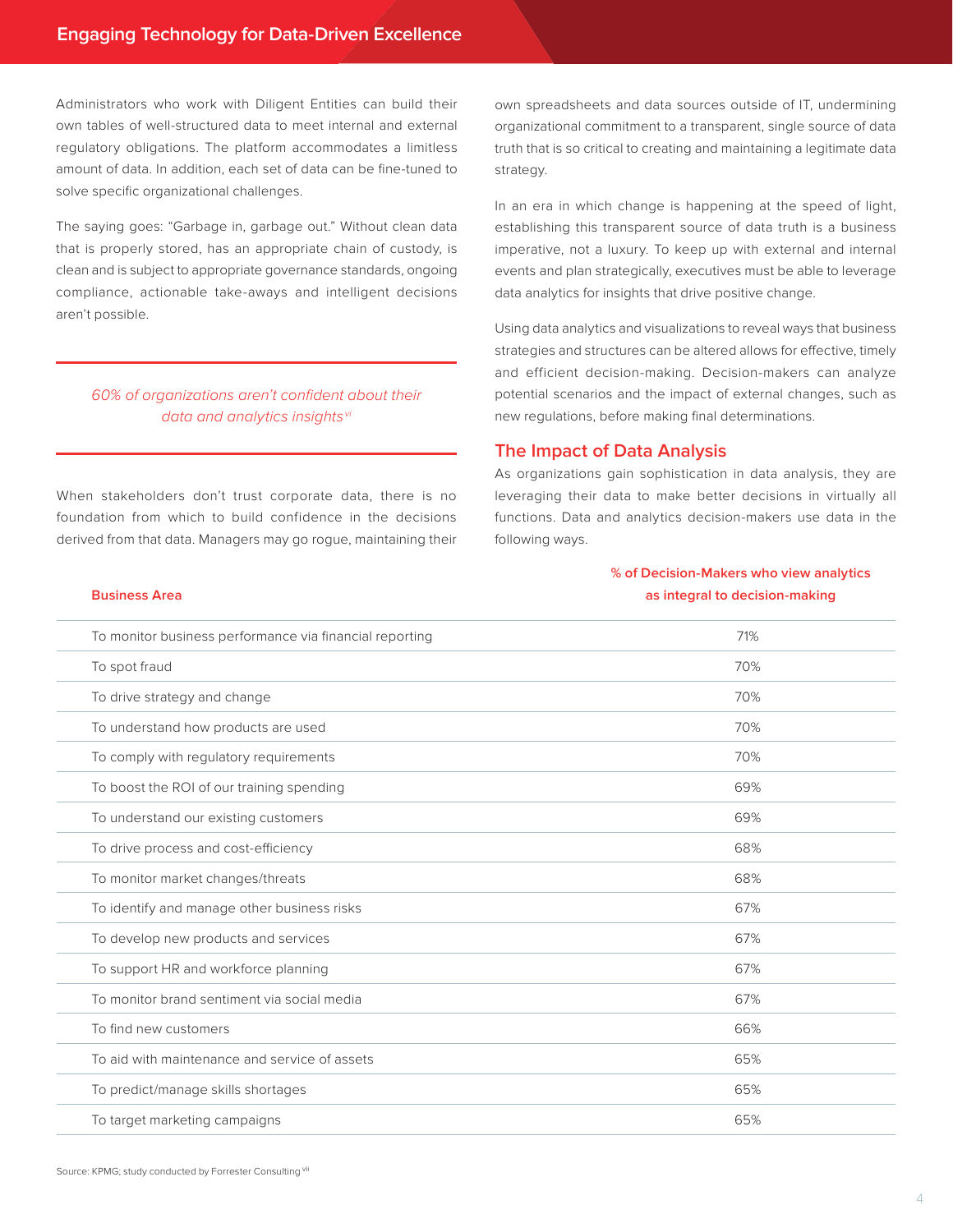#### **Creating a Data Strategy**

Data strategy sits at the intersection of data control, management and analysis. Each step of the data control, management and analysis process builds upon the other. This is both a top-down and a bottom-up effort.

It's top-down in that the board of directors and the C-suite must overtly and vocally commit to establishing a framework for data strategy. That strategy must include repeatable processes and procedures so that employees, managers, executives and stakeholders know what their roles in the data strategy regime are. A plan must be created to build a workable framework that ensures appropriate data integrity, governance and security.

It's bottom-up because every scrap of data, every rogue spreadsheet, every far-flung entity must entrust their data to the appropriate custodians, who will ensure that it is clean, accurate and secure.

The consequences of painting outside the lines must be clearly articulated and enforced. That rogue spreadsheet could end up in the hands of hackers through a targeted phishing attack against the manager who maintains it. At that point, all the firewalls, security protocols and double-factor authentication procedures in the world won't matter. And if your data security protocols aren't up to standard, all bets are off as hackers gain in sophistication and resourcefulness.

Whatever strategy is adopted must be consistent, scalable and flexible. Consistent processes ensure that mistakes are less likely and keep everyone on the same page. A scalable framework translates to fast adaptability as entities, products, services and business lines are added. A flexible system allows for the most appropriate analysis and visualization of data, while ensuring that data is accurate and secure.

Diligent Entities users employ the Data Library's Data Life Cycle feature to meet this need. Specific features designed to maintain data integrity include:

- **• Change Manager: prevents bad data from entering the system**
- **• Review Manager: initiates repeatable data review cycles**
- **• Data Exchange Manager: acts interdependently with outside systems**



# **Business Accounted for 90%+ of 2017 Data Breaches Don't Join the Identify Theft Resource Center Data Breach Report**

| Category                    | # of breaches | % of breaches | # of records | % of records |
|-----------------------------|---------------|---------------|--------------|--------------|
| <b>Business</b>             | 680           | 50.8%         | 159,365,480  | 91.4%        |
| Government & Military       | 70            | 5.2%          | 5,838,098    | 3.3%         |
| Medical & Healthcare        | 374           | 27.9%         | 5,141,972    | 2.9%         |
| Banking, Credit & Financial | 99            | 7.4%          | 2,910,117    | 1.7%         |
| Educational                 | 116           | 8.7%          | 1,146,861    | 0.7%         |
| Total:                      | 1,339         | 174,402,528   |              |              |

Source: Identify Theft Resource Center viii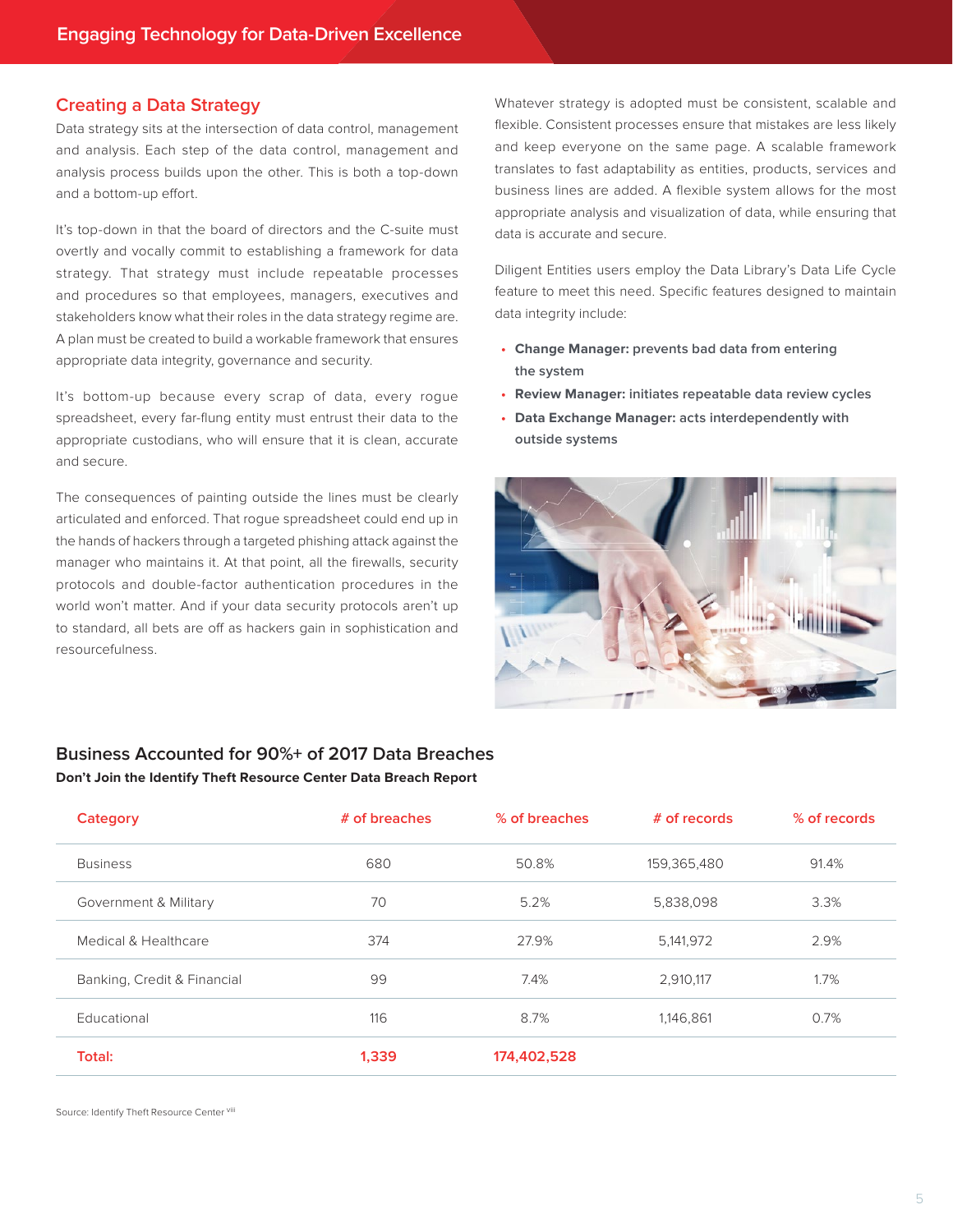#### **Solving the Data Problem with Technology**

Technological innovation was designed to solve precisely these problems. With the right data security, management and storing solution, your organization can solve for these problems and more.

Perhaps you're already invested in a secure storage solution. Unfortunately, that doesn't completely take care of your problem. Your data may be secure, but it is not accessible, convenient or organized for the right personnel or purpose.

Imagine a solution that organizes your information in the form of a secure, comprehensive digital filing cabinet that expedites your compliance, legal and tax filings instead of impeding them. All tax returns, compliance filings, legal documents, statutory paperwork, financial information and intellectual property are stored in the appropriate category with all of the associated documents and information.

Within Diligent Entities' Data Library functionality, table- and fieldlevel security ensure data stewardship so that users can only access appropriate and approved data and information, either as part of the user experience or through reporting.

Such a solution is customizable to your particular organization needs and scalable as you add products, services, entities and business lines. Users are authorized to access only the specific documents they need and can also search through those files to find exactly what they need. No more calling Pretoria to see if a paper copy of that contract is still in the back room filing cabinet or opening every virtual folder in search of a spreadsheet with a misleading name.

Existing files, data and information can easily roll over into a new calendar or fiscal year, automatically carrying desired content into the next year's record, including dates. Audit trails are automatically created within existing records that reveal the creator, editors and viewers.

Diligent Entities' Professional level suite includes Rollover functionality as part of existing data library records. This functionality assists data stewards with next cycle base-level data and repeatable date changes.

For organizations with complex structures, technology should easily enable the creation of data libraries attached to multiple entities. Slice and dice information into reports that capture any sub-set of information that you need. Organizations can't fully leverage their data without these types of critical functionality.

Any technology solution you choose to help manage your data must integrate with other business function platforms, such as your overall entity management application, to make integration and transfer of information as easy and as seamless as possible. Simplify regulatory compliance with GDPR and the PSC Register through your data management technology, so that you are not duplicating solutions and reinventing the wheel, or spending money on a less-than-comprehensive application.

#### **Gain Control Over Your Data**

There's only so much you can do to control the external regulatory, economic and market environment. Taxes are down, while regulation is up. Go figure.

What you can do is get your data house in order. Not only do regulations such as GDPR make that an imperative, but opportunities such as the U.S. tax cut make it in your best interest to wrangle your data in order to gain applicable business insights. With the help of a customizable, adaptable and comprehensive data management and strategy solution, your organization can reach its full potential.

#### **GDPR and Data Compliance**

The European Union's General Data Protection Standards (GDPR) apply to any entity or organization that processes, collects, records or uses the personal data of EU residents. With an effective date of May 25 2018, organizations are scrambling to comply.

If you're not convinced that gaining better control over your data is a business imperative, GDPR should convince your organization to funnel resources into data management and strategy. That's because fines for failing to appropriately safeguard EU member personal data are stiff—4 percent of organizational annual revenue, or 20 million euros.

The principles behind GDPR are that companies should act responsibly and transparently when it comes to consumer information. These regulations require companies to minimize the amount of data they store for each intended purpose. Organizations are also responsible for:

- **• Accurate data processing • Data security**
- **• Up-to-date data processing • Data accountability**

**• Data confidentiality** 

**• Data liability**

Even if you don't have a business presence in the EU, GDPR applies to your business if you possess or use the personal data of EU residents in any way. GDPR can be viewed as a compliance headache, or as a method to demonstrate organizational trustworthiness to your current and future customers.

The extensive Diligent Entities audit trail allows administrators to account for sensitive data by tracking every time such records are opened, edited, deleted or emailed.